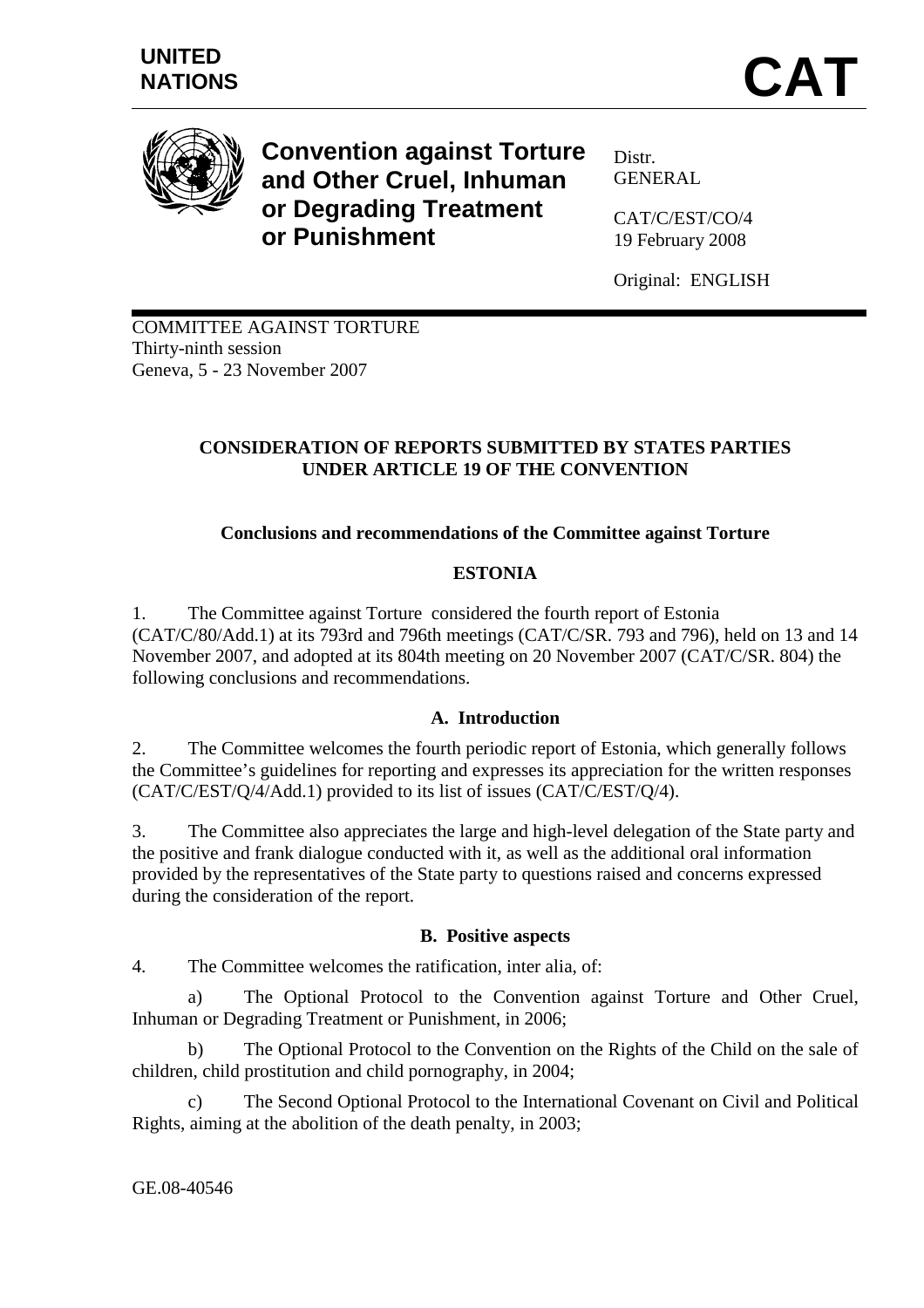# CAT/C/EST/CO/4 page 2

- d) The United Nations Convention against Transnational Organized Crime, in 2003.
- 5. The Committee also welcomes the entry into force of:
	- a) The Victim Support Act in 2004 and its amendment in 2007;
	- b) The State Legal Aid Act, in 2005;
	- c) The new Code of Criminal Procedure, in 2004;
	- d) The amendment to the Refugees Act, in 2003.

6. The Committee further notes with satisfaction the important effort made for the renovation of detention facilities, the closure of old arrest houses and the construction of new prisons, especially the Tartu prison which opened in 2002, to improve the general living conditions of all persons deprived of liberty in the State party, as well as to move from an old style camp-based system to a modern cell-based penitentiary system.

7. The Committee notes positively the publication of the reports of the European Committee for the Prevention of Torture and the responses by the State party, which enables a general debate by all interested parties.

# **C. Principal subjects of concern and recommendations**

# **Definition of torture**

8. While noting that the Convention has entered into force in the State party in 1991 and the Penal Code in 2002, the Committee continues to regret that the definition contained in article 122 of the Penal Code, even if read in conjunction with the criminal offenses of articles 291, 312 and 324 of the Penal Code, does not fully reflect all elements contained in article 1 of the Convention, notably mental pain and suffering, discrimination and acquiescence of a public official (art.1).

**The Committee reiterates its previous recommendation (CAT/C/CR/29/5, para. 6 (a)) that the State party should bring its definition of torture fully into conformity with article 1 of the Convention. By naming and defining the offence of torture in accordance with the Convention and distinct from other crimes, the Committee considers that States parties will directly advance the Convention's overarching aim of preventing torture, inter alia, by alerting everyone, including perpetrators, victims, and the public, to the special gravity of the crime of torture and by improving the deterrent effect of the prohibition itself.** 

# **Fundamental legal safeguards of detained persons**

9. The Committee is concerned about the practical implementation of the fundamental legal safeguards of detained persons, including access to an independent medical doctor, as well as about the registration of all detained persons (art. 2).

**The State party should ensure that all detained suspects are afforded, in practice, fundamental legal safeguards during their detention, including the right to access a lawyer. and an independent medical examination, inform a relative and to be informed of their rights at the moment they are deprived of their liberty, including**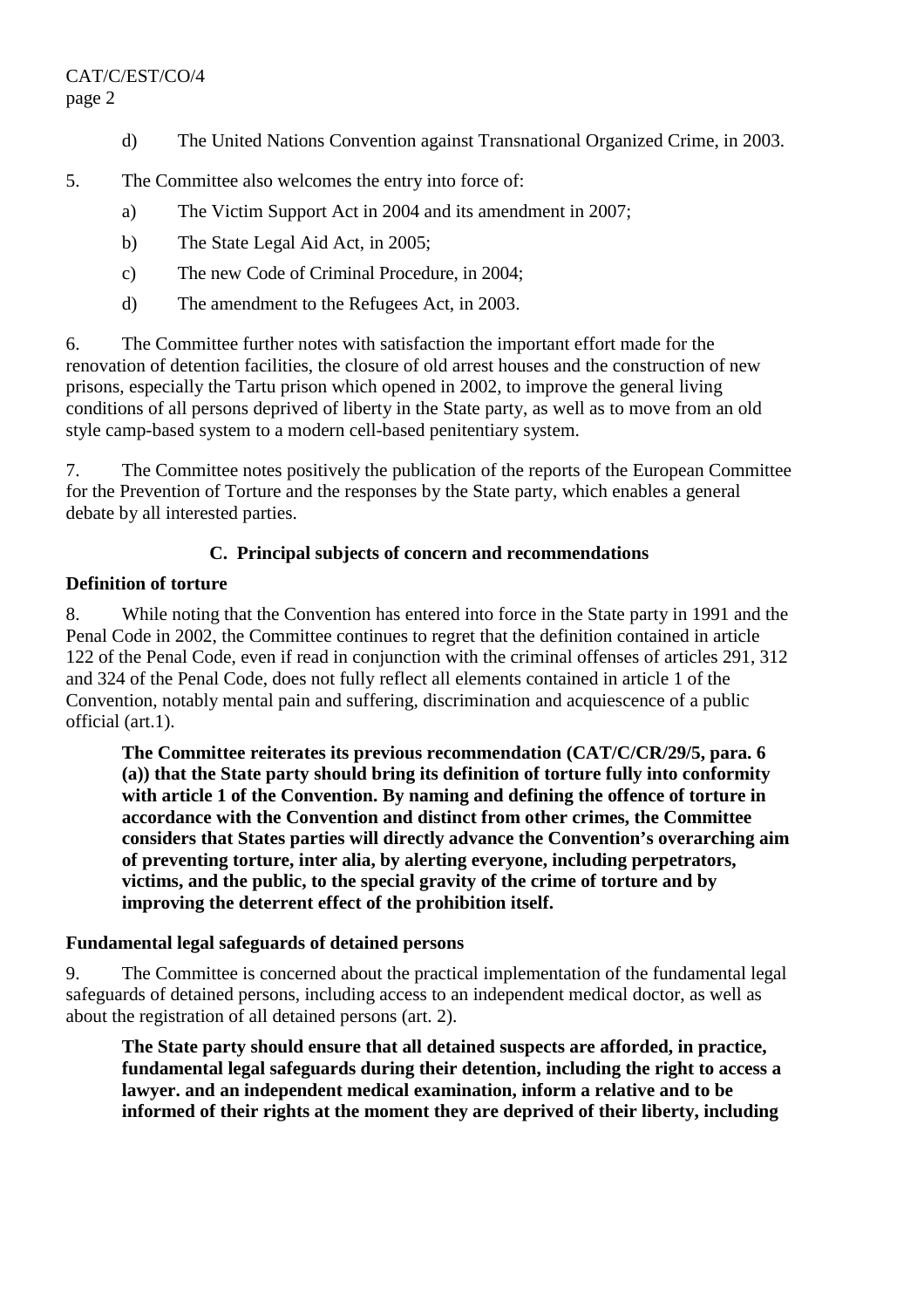# **about the charges brought against them, as well as to be promptly presented to a judge.**

# **Administrative detention**

10. The Committee is concerned about the possibility of "administrative detention in jail" and "administrative arrest" (paras. 89 and 215 of the State party report) and about the complete absence of information on such detention in the report as well as from the delegation, especially regarding the competent authority and the applicable legal safeguards (art. 2).

# **The State party should provide the Committee with detailed information on such "administrative detention" and insure that the fundamental legal safeguards also apply in such cases.**

#### **Chancellor of Justice**

11. While noting that the Chancellor of Justice has been designated as the national protection mechanism pursuant to article 3 of the Optional Protocol the Convention, recognizing its role in inspecting places of detention and welcoming the publication of its reports in different languages, the Committee remains concerned about its independence, mandate and resources, as well as its ability to investigate all complaints of violation of the provisions of the Convention (arts.2 and 11).

**The State party should consider establishing a national institution for the promotion and protection of human rights, in accordance with the Paris Principles (General Assembly resolution 48/134, annex) and provide it with the adequate resources to carry out its mandate.** 

#### **Non-refoulement**

12. While noting that the determination of "a safe country is done on an individual basis by the Citizenship and Migration Board" as well as the list of countries to which persons have been expelled, the Committee is still concerned that the application of the principle of "safe country" may prevent the State party from considering all elements of an individual case, thus not fulfilling all its non-refoulement obligations under the Convention (art. 3).

**The State party should always assess its non-refoulement obligations under article 3 of the Convention on an individual basis and provide, in practice, all procedural guarantees to the person expelled, returned or extradited.**

# **Appropriate penalties for acts of torture in the Penal Code**

13. The Committee remains concerned about the inadequacy of the penalties applicable to torture, i.e*.* of articles 122, 291, 312 and 324 of the Penal Code, ranging from "pecuniary punishment" to a maximum of five years imprisonment (art. 4).

**The State party should ensure that torture is punishable by appropriate penalties which take into account its grave nature, as set out in paragraph 2 of article 4 of the Convention.**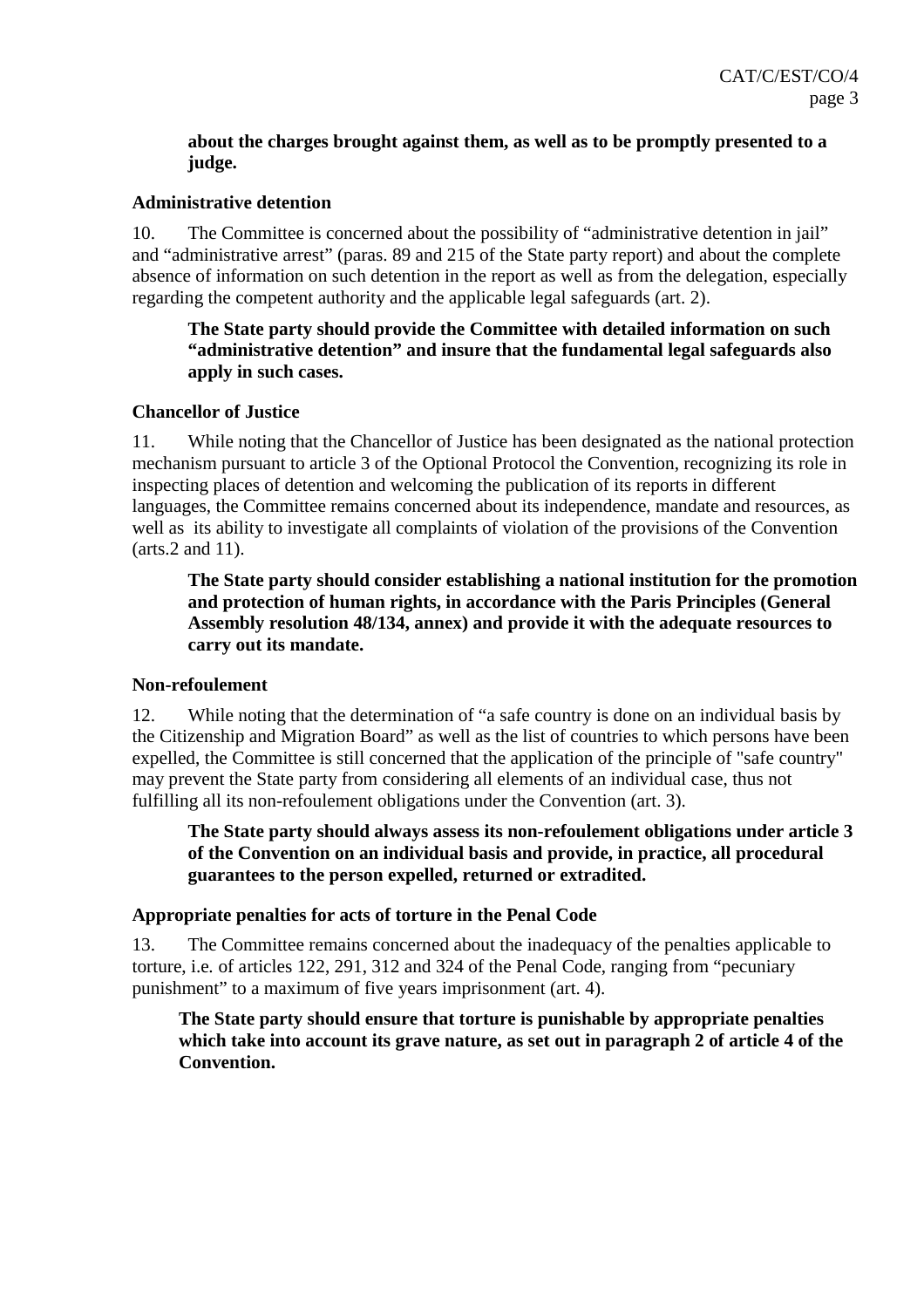# **Training and education on the provisions of the Convention**

14. The Committee is concerned about the insufficient training regarding the provisions of the Convention for law enforcement personnel, including penitentiary staff, judges and prosecutors. The Committee also notes with concern the lack of specific training of medical personnel acting in detention facilities to detect signs of torture and ill-treatment (arts. 10 and 15).

**The State party should reinforce its training programmes for all law enforcement personnel on the absolute prohibition of torture and other ill-treatment, as well as for prosecutors and judges on the State party's obligations under the Convention. This should include the inadmissibility of confessions and statements obtain as a result of torture.** 

**The State party should also ensure adequate training for all medical personnel involved with detainees to detect signs of torture and other ill-treatment in accordance with international standards, such as outlined in the Istanbul Protocol.** 

# **Complaints, investigations and appropriate sentencing**

15. The Committee notes the supervision activities of prisons by the Ministry of Justice, of arrest houses by the Police Board, of psychiatric institutions by the Health Board and of the Illuka Reception Centre for Asylum-Seekers by the Ministry of Social Affairs and the Defence Forces. The Committee is nevertheless concerned about the inadequate complaint mechanism existing for all places where persons are deprived of liberty and about insufficient oversight and monitoring of such places, as well as the small numbers of perpetrators of acts of torture or cruel, inhuman or degrading treatment or punishment convicted with appropriate sentences for the grave nature of the acts committed (arts. 12 and 13).

**The State party should ensure that complaint mechanisms exist in all places where persons are deprived of liberty and that the oversight and monitoring of such places is adequate.** 

**The State party should promptly, thoroughly and impartially investigate all allegations of acts of torture or other cruel, inhuman or degrading treatment or punishment, bring the responsible to justice and punish those convicted with sentences proportional to the gravity of their offence.** 

# **Inter-prisoner violence**

16. The Committee is concerned about inter-prisoner violence, especially with regard to the incidents that occurred in Murru prison in 2006 where two prisoners were killed, as well as with the insufficient measures taken to prevent and investigate such violence (arts. 12 and 13).

**The State party should promptly, thoroughly and impartially investigate all deaths in detention and all violence amongst prisoners, including any cases involving possible negligence on the part of law enforcement personnel, and bring the responsible to justice, in order to fulfill its obligations under article 12 of the Convention.**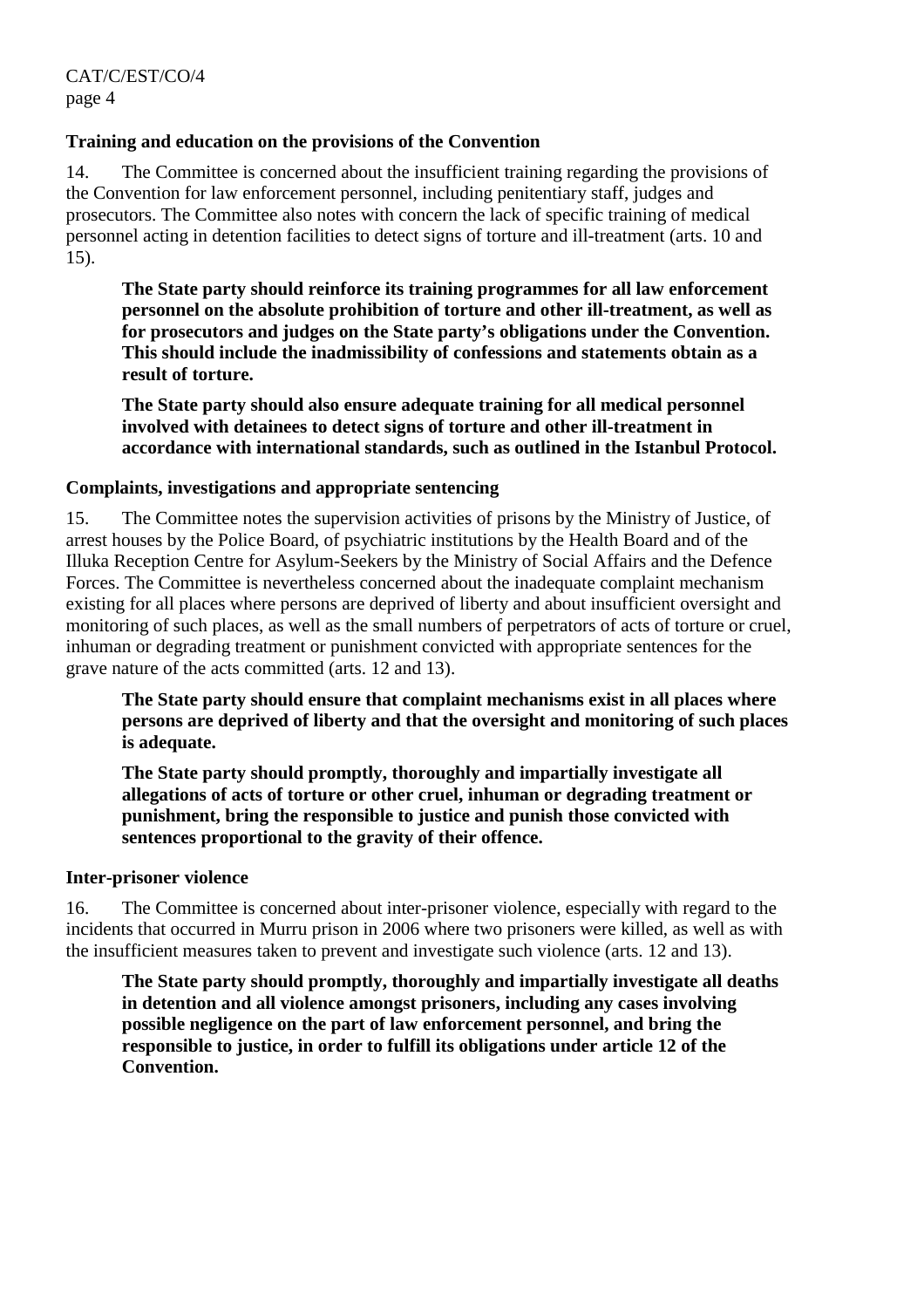#### **Code of Criminal Procedure**

17. The Committee is concerned at the fact that, under the Code of Criminal Procedure, the court does not have the right to continue proceedings at its own discretion if prosecution drops charges (para. 64 of the State party report), and that prosecution may prolong pre-trial detention after the initial period of six months without any justification (art. 13).

**The State party should consider revising its Code of Criminal Procedure in order to regulate the powers of prosecution vis-à-vis the judiciary as well as to establish an obligation for prosecution to justify before the court any prolongation of the initial six months pre-trial detention period.** 

#### **Compensation and rehabilitation for victims**

18. While welcoming the increase in compensation to victims of certain crimes, the Committee remains concerned about the apparent absence of compensation for victims of torture and other cruel, inhuman or degrading treatment or punishment, as well as with the lack of appropriate measures for the rehabilitation of victims of torture, ill-treatment, trafficking, and domestic and sexual violence (art. 14).

**The State party should ensure that adequate compensation is provided to victims of torture and other ill-treatment and that the means for as full rehabilitation as possible are also made available to all victims of torture and other ill-treatment, trafficking, and domestic and sexual violence.** 

#### **Overcrowding and conditions of detention**

19. While welcoming the decrease in the prison population from approximately 4,800 detainees in 2001 to 3,600 in 2007, due to the introduction of various forms of expedited proceedings, which have ranged to 42 per cent of all criminal proceedings, and to alternative mechanisms of detention, the Committee remains concerned about the overall conditions of detention in the State party, including with regard to adequate HIV medical care (art. 16).

**The State party should continue to alleviate the overcrowding of the penitentiary institutions and improve conditions of detention, especially in arrest houses where pre-trial detainees are held for long periods in poor and inadequate conditions and should also continue its efforts to reduce the pre-trial detention period.** 

**The State party should provide adequate food to all detainees and improve the health and medical services in detention facilities, including by making available appropriate treatments, especially to HIV and tuberculosis infected detainees.** 

#### **Trafficking in persons**

20. While welcoming awareness-raising and prevention campaigns and programmes (including the EQUAL EU cooperation project) as well as the National Plan of Action on trafficking in human beings, the Committee remains concerned about this persistent phenomenon and the absence of specific legislative measures to prevent, combat and punish human trafficking (art. 16).

**The State party should reinforce its legislation and adopt other effective measures in order to adequately prevent, combat and punish human trafficking, especially that**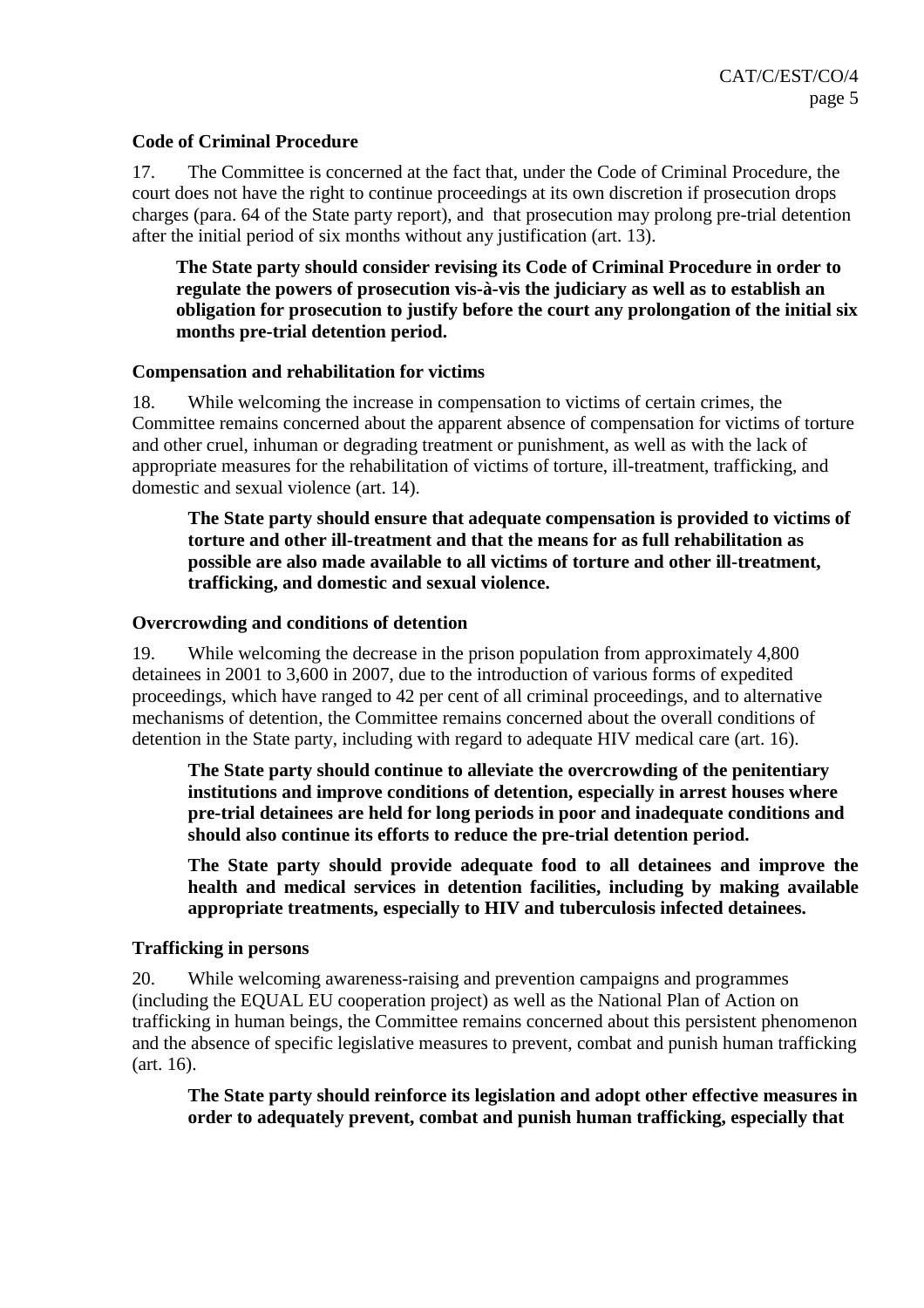**of women and children, and should promptly investigate, prosecute and punish all perpetrators of such crimes.** 

**The State party should provide the Committee with statistical data on the incidence of trafficking as well as the objectives and results of the implemented measures, including investigations, prosecutions and convictions.** 

**The State party should also adopt specific training and sensitization programmes for law enforcement personnel on human trafficking.** 

#### **Domestic violence**

21. While noting the existence of several programmes and plans aimed at combating domestic violence, the Committee remains concerned about the incidence of such violence and the absence of specific legal measures to prevent and combat it (art. 16).

**The State party should adopt a specific type of criminal offence for domestic violence, and provide protection for victims and their access to medical and legal services, including counselling services.** 

**The State party should also promptly investigate, prosecute and punish all perpetrators of such violence and ensure adequate training to sensitize law enforcement personnel on domestic violence, including sexual violence and violence against children.** 

#### **Stateless persons**

22. The Committee notes the concerns and recommendations of the Committee on the Elimination of Racial Discrimination, the Human Rights Committee and the Committee on the Rights of the Child. While welcoming the reduction of statelessness in the State party, the Committee remains concerned at the fact that approximately 33 per cent of the prison population is composed of stateless persons, while they represent approximately 8 per cent of the overall population of the State party (art. 16).

**The State party should adopt all adequate legal and practical measures to simplify and facilitate the naturalization and integration of stateless persons and noncitizens.** 

**The State party should also adopt the necessary measures to guarantee that stateless persons and non-citizens are informed of their rights in a language they understand and have access to the fundamental legal safeguards from the moment they are deprived of their liberty, without any discrimination.** 

**The Committee reiterates its previous recommendation (CAT/C/CR/29/5, para. 6 (h) and (i)) that the State party should also address the causes and consequences of the disproportionate presence of stateless persons in the prison population and adopt the necessary measures to prevent this phenomenon.**

**The State party should further consider ratifying the 1954 Convention relating to the Status of Stateless Persons and the 1961 Convention on the Reduction of Statelessness.**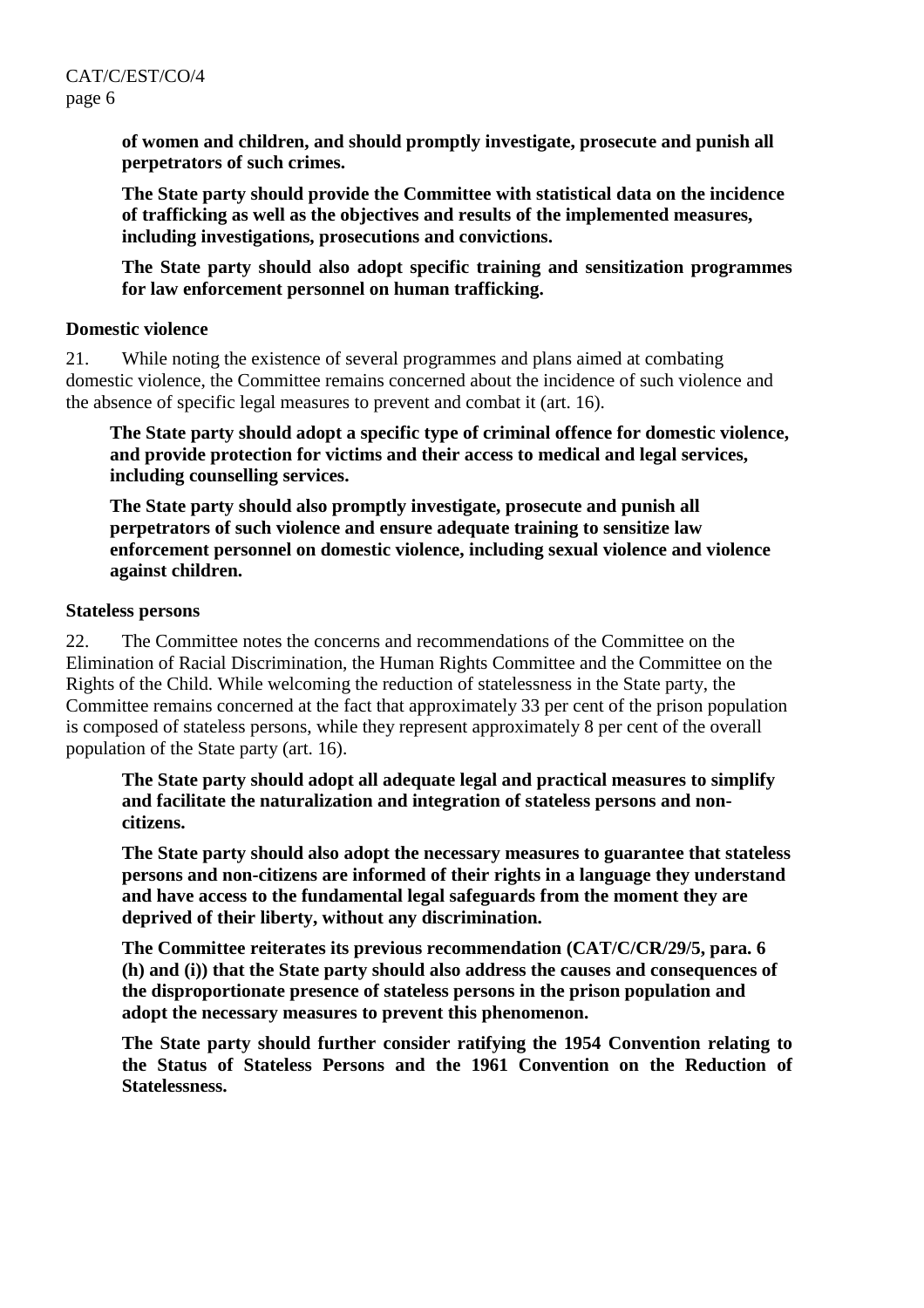#### **Brutality and excessive use of force by law enforcement personnel**

23. While welcoming the establishment of a complaints hotline operated by a nongovernmental organization, the Committee remains concerned at allegations of brutality and excessive use of force by law enforcement personnel, especially with regard to the disturbances that occurred in Tallinn in April 2007, well documented by a detailed compilation of complaints (art. 16).

**The State party should promptly, thoroughly and impartially investigate all acts of brutality and excessive use of force by law enforcement personnel and bring the perpetrators to justice.** 

**The State party should also reinforce its training programmes for law enforcement personnel, especially for all special police forces, and encourage the State party to adopt the draft code of ethics for the police.** 

#### **Psychiatric facilities**

24. While welcoming the improvement in the assistance of patients with psychiatric illnesses, including the implementation of the Mental Health Act into practice, the Committee is concerned about the general living conditions in psychiatric institutions and inadequate forms of treatment (art. 16).

**The State party should improve the living conditions for patients in psychiatric institutions, ensure that all places where mental health patients are held for involuntary treatment are regularly visited by independent monitoring bodies to guarantee the proper implementation of the safeguards set out to secure their rights, and that alternative forms of treatment, especially community-based treatment, are developed.** 

#### **Data collection relevant to the implementation of the Convention**

25. The Committee regrets the absence of comprehensive and disaggregated data on complaints, investigations, prosecutions and convictions of cases of torture and ill-treatment by law enforcement and penitentiary personnel, as well as on trafficking, domestic violence and sexual violence.

**The State party should compile and provide to the Committee statistical data relevant to the monitoring of the implementation of the Convention at the national level, including complaints, investigations, prosecutions and convictions of cases of torture and other ill-treatment, trafficking, domestic, sexual violence and ethnically motivated violence, violence against vulnerable groups, inter-prisoner and interpatient violence, as well as on compensation and rehabilitation provided to the victims.** 

26. The Committee recommends that the State party consider making the declarations under articles 21 and 22 of the Convention.

27. The Committee invites the State party to ratify the core United Nations human rights treaties to which it is not yet a party.